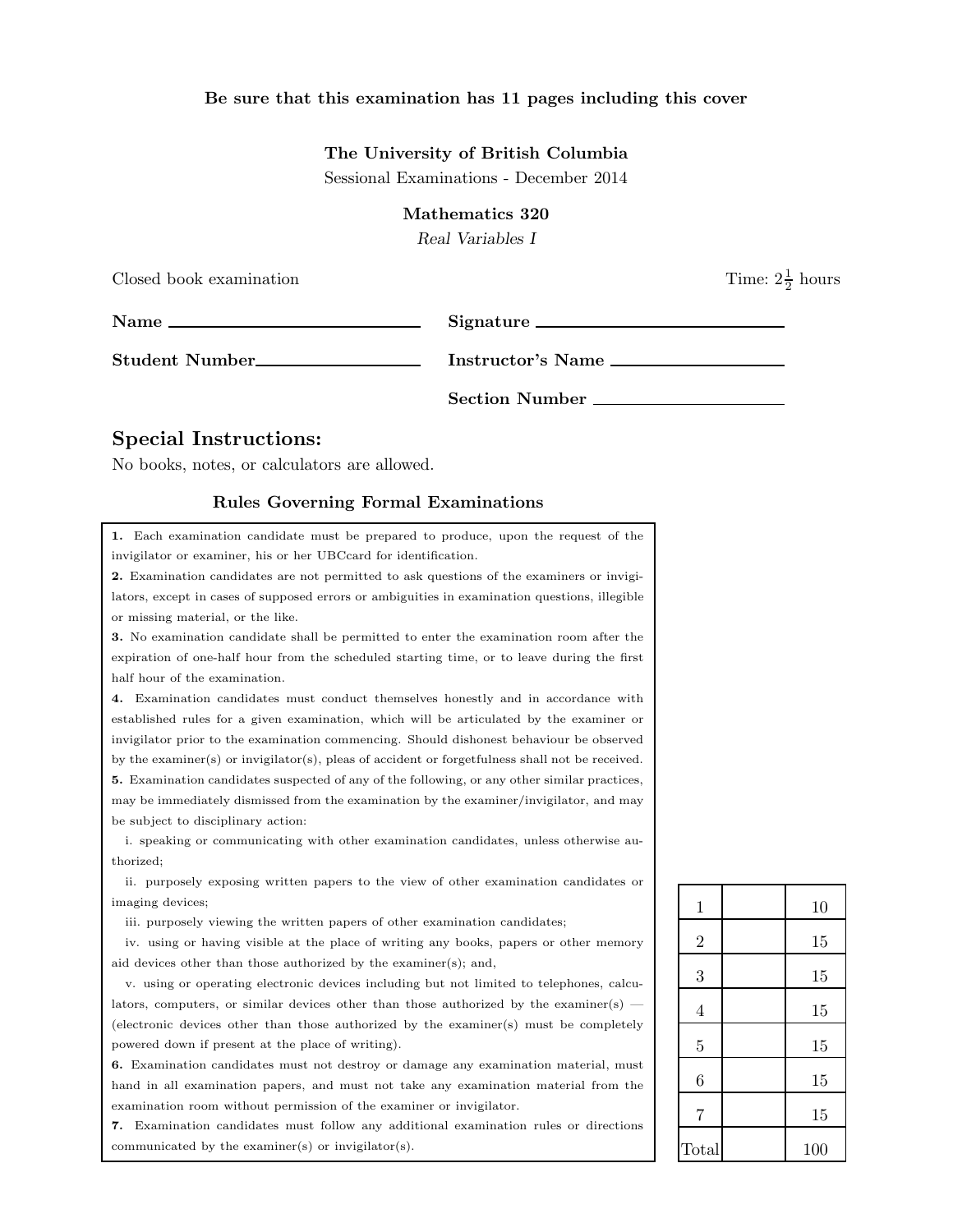# Marks

- [10] 1. Define
	- (a) supremum
	- (b) limit point of a set

(c) 
$$
\lim_{x \to p} f(x)
$$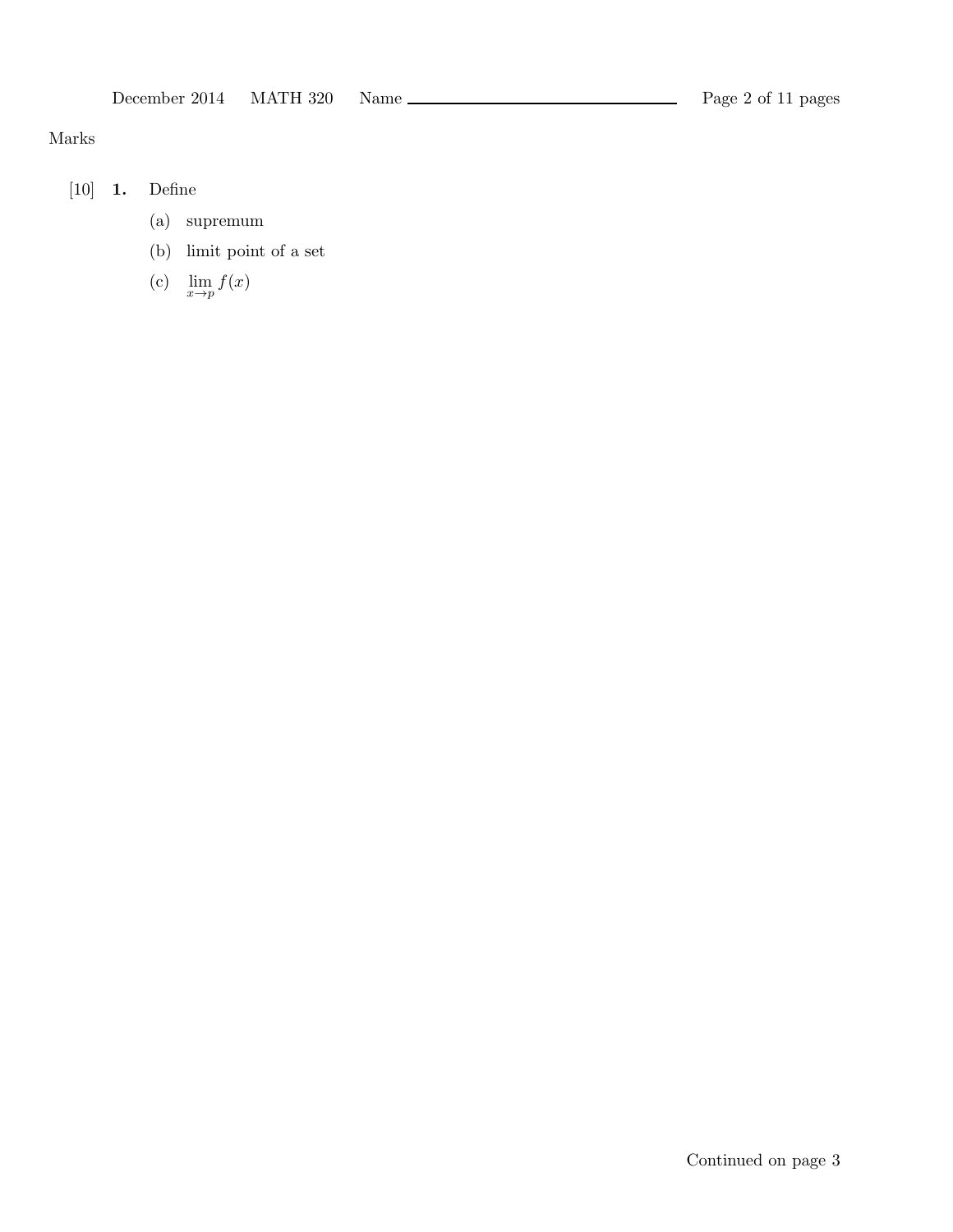- [15] 2. Give an example of each of the following, together with a brief explanation of your example. If an example does not exist, explain why not.
	- (a) A sequence  $(a_n)_{n\in\mathbb{N}}$  of real numbers, converging to 0, for which the partial sums  $s_n =$  $\sum_{n=1}^{\infty}$  $k=1$  $a_k$  are bounded, but  $\sum^{\infty}$  $k=1$  $a_k$  diverges.
	- (b) Two subsets, A and B, of a metric space for which  $\overline{A \cap B} \neq \overline{A} \cap \overline{B}$ .
	- (c) A function  $f : \mathbb{R} \to \mathbb{R}$  such that

$$
\forall \varepsilon > 0 \,\,\exists \delta > 0 \,\,\text{s.t.} \,\,\left| f(x) - f(y) \right| < \varepsilon \implies \left| x - y \right| < \delta
$$

and yet  $f$  is not continuous.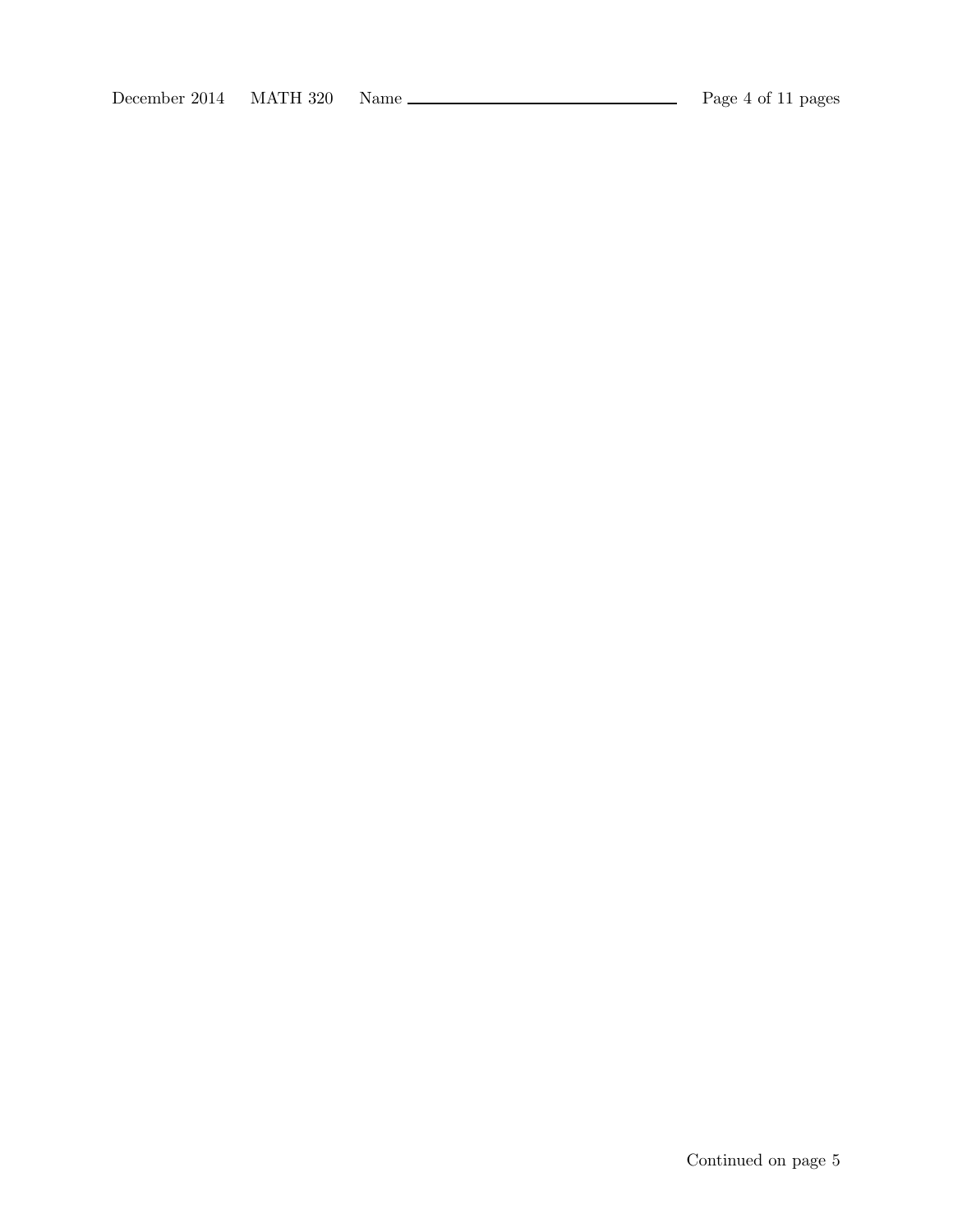- [15] **3.** Let A and B be two nonempty sets of rational numbers that obey the following two conditions. (i) If  $x$  is a rational number then  $x$  is in either  $A$  or  $B$ , but not both.
	- (ii) If  $a \in A$  and  $b \in B$  then  $a < b$ .

Prove that there is one and only one real number  $\gamma$  such that  $a \leq \gamma \leq b$  for all  $a \in A$  and  $b \in B$ .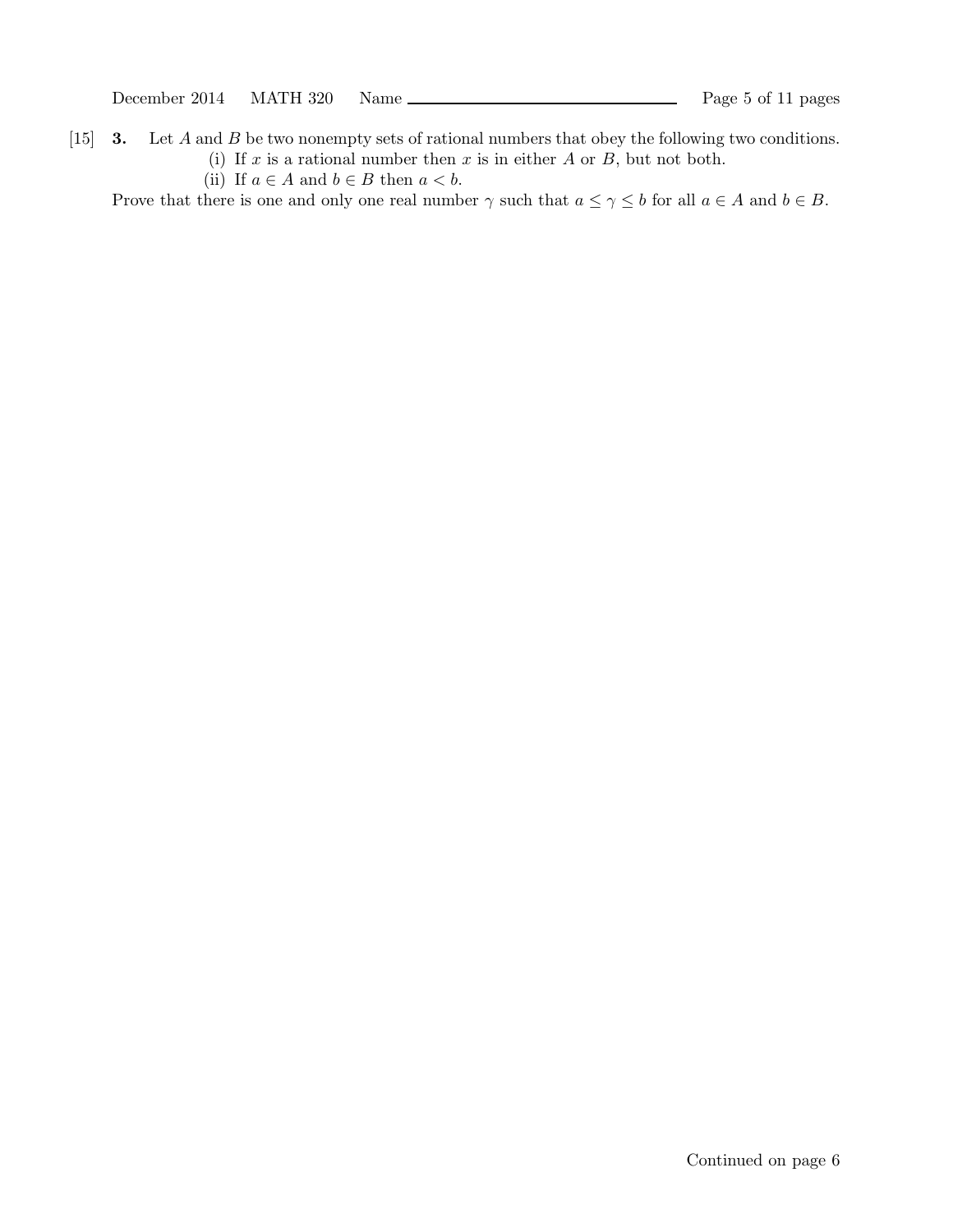$[15]$  4.  $a_n\big)_{n\in\mathbb{N}}$  be a sequence of real numbers with the property that there exists a real number  $0 < r < 1$ , and an integer  $N_0$  such that for all  $n \ge N_0$ ,  $|a_n - a_{n-1}| \le r |a_{n-1} - a_{n-2}|$ . Prove that  $(a_n)_{n \in \mathbb{N}}$  converges.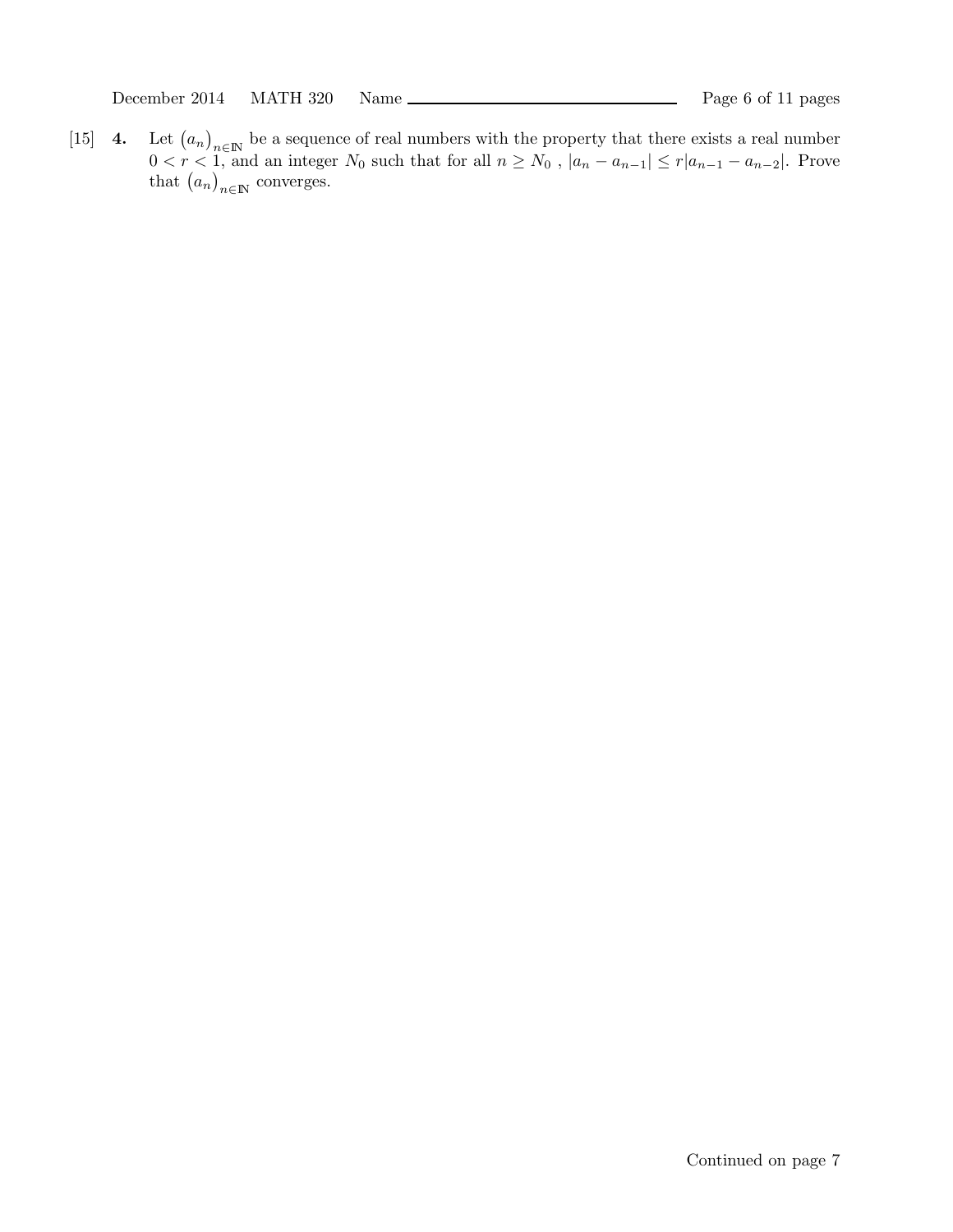- [15] **5.** Denote by E the set of all real numbers x for which the series  $\sum^{\infty}$  $n=1$  $\frac{x^{2n}}{n^2 4^n}$  converges absolutely. For each  $x \in E$ , set  $f(x) = \sum_{n=1}^{\infty}$  $\frac{x^{2n}}{n^2 4^n}$ .
	- (a) Determine E.
	- (b) Prove that  $f(x)$  is continuous on E.

 $n=1$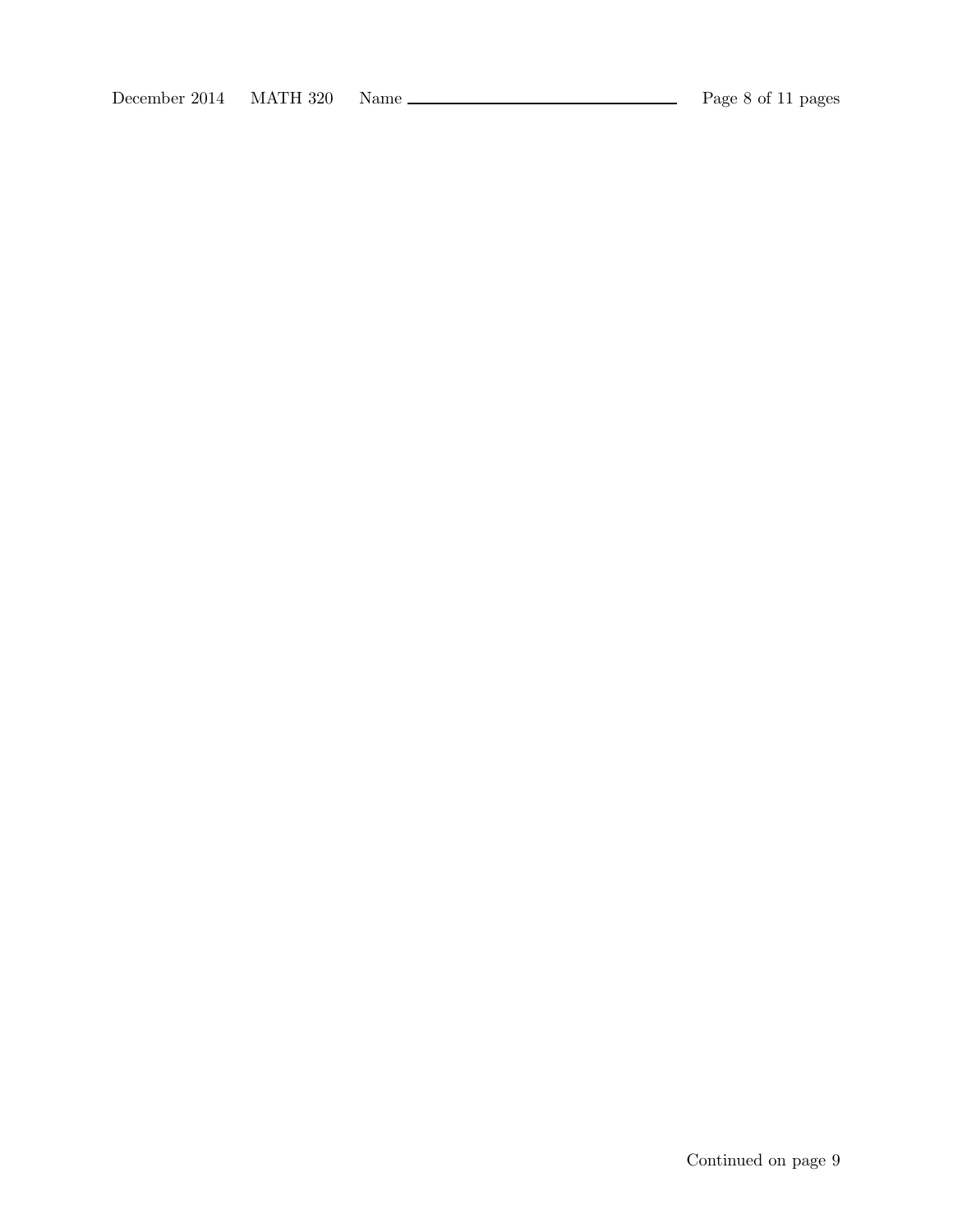[15] 6. Let  $(\mathcal{M}, d)$  be a metric space. The subset  $S \subset \mathcal{M}$  is said to be path connected if for each pair p, q of points in S there is a continuous function  $f : [0,1] \to S$  such that  $f(0) = p$  and  $f(1) = q$ . Prove that any path connected subset of M is connected.